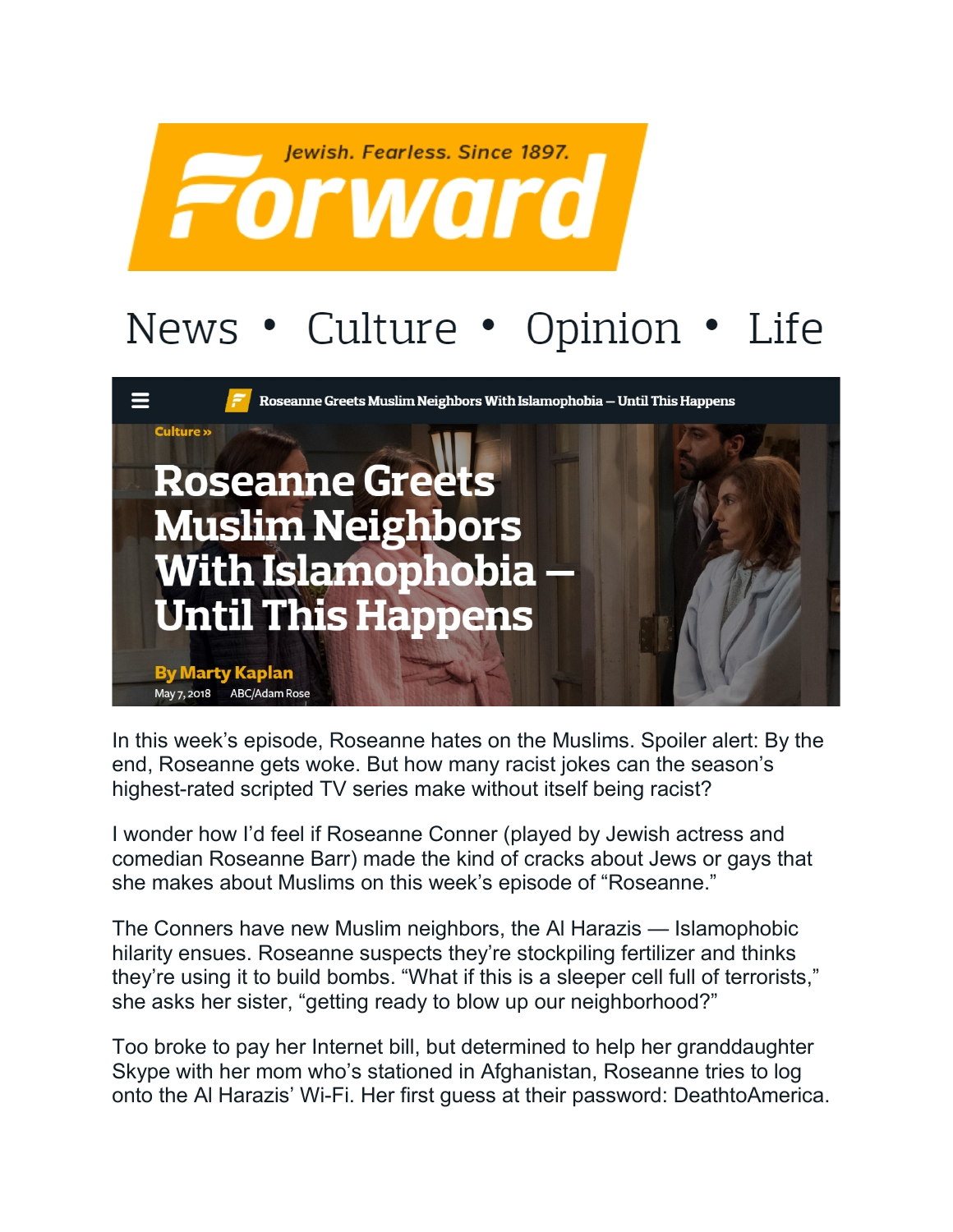Desperate to help the little girl make a 2 a.m. Skype date, Roseanne goes next door to ask her neighbors to borrow their password; she arms herself with a baseball bat.

Every beat of that story is accompanied by laughter from the live studio audience it was recorded in front of — and also, I freely admit, by laughs from me. Does that mean we're racists?

I think of myself as respectful and welcoming of diversity. I cheered when George W. Bush [said](https://qz.com/1074258/911-video-and-text-of-george-w-bushs-islam-and-peace-speech/) "Islam is peace" just days after the events of September 11, 2001. I reviled Donald Trump's [oft-debunked lie](http://www.politifact.com/truth-o-meter/article/2015/dec/02/new-information-doesnt-fix-donald-trumps-911-claim/) that "thousands and thousands" of Muslims in New Jersey, "where you have large Arab populations," cheered the fall of the Twin Towers.

On the series and in real life, Roseanne is a Trump voter. I am not. But Roseanne's second try at the Al Harazis' password, DeathtoAmerica123, cracked me up. Would I have laughed just as hard at an "alt-Roseanne" who guessed that her Jewish neighbors' password was KilltheGoyim123? Or who suspected that her gay neighbors were buying beer for minors in exchange for hand jobs?

I'm writing this before the episode airs, so I don't know whether some voices will condemn it as Islamophobic. But I do know that at least two Muslim scholars who've seen it don't believe it is.



Forward

## Oh Kaplan, My Kaplan

Full disclosure: "Roseanne" producer Tom Werner is my friend — we were college roommates — and the series is broadcast by ABC, owned by Disney, where I worked for a dozen years. While the episode was in post-production, Tom wanted to anticipate and understand what Muslim reaction might be, so I connected him with Amir Hussain, professor of theological studies at Loyola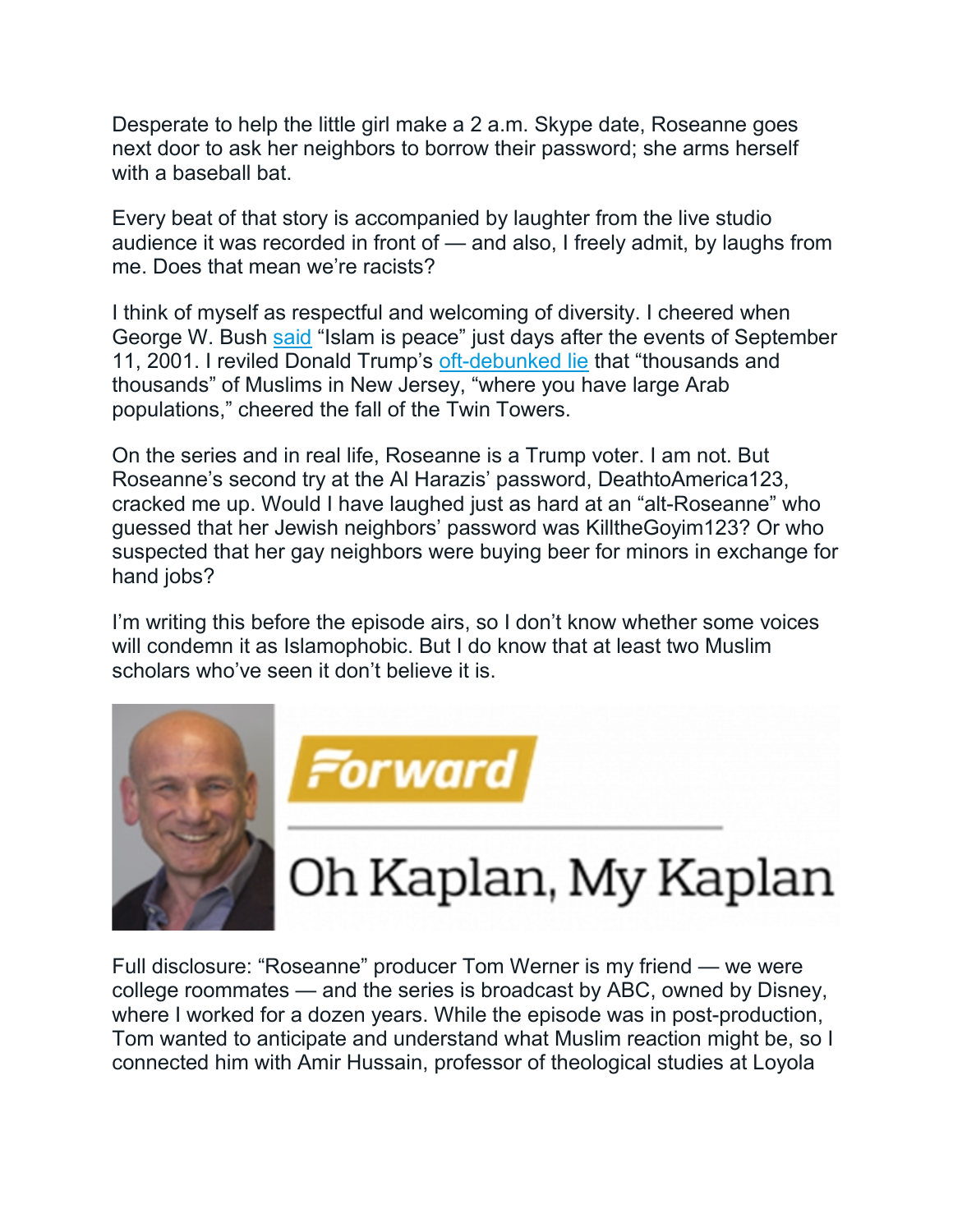Marymount University in Los Angeles, and Sohad Murrar, a doctoral candidate in psychology at the University of Wisconsin-Madison.

They both think the episode is pretty terrific. (You can read what they told him [here\)](https://learcenter.org/roseanne-new-neighbors-theyre-muslim/). Why? Roseanne ultimately recognizes and defends her neighbors' humanity. But she can't go on that character journey unless she starts with a fault she needs to fix.

At the episode's pivotal scene, on the Al Harazis' front porch, Salim tells his wife Fatima, "You see? They hate us." "We don't hate you," Roseanne says. "We're scared of you."

It's no accident that the -phobia at the end of Islamophobia and xenophobia doesn't mean hate; it means fear. The distinction is crucial: Hatred is difficult to counter; Fear — especially of the unknown — can be addressed.

By the end of the episode, Roseanne is calling out the racism of a young cashier who's disrespectful to Fatima at the ShopMore: "You are ignorant. That woman is twice the person you'll ever be." "We may have fears and prejudices," Hussain [writes,](https://learcenter.org/why-muslim-tv-characters-matter/) "but when you actually meet people, they may be decent. And that transforms you in the process." Or as Murrar [put it](https://learcenter.org/roseanne-takes-on-islamophobia/,) "It is difficult to dehumanize and stereotype other people when we get to know them on a personal level."

It was almost 50 years ago that an American TV series first put a bigoted character at its heart. Archie Bunker, the patriarch of Norman Lear's pioneering "All in the Family," casually let fly the kind of talk — "spic," "dago," "heeb," "Polack," "fag" — that viewers knew from their living rooms, but not from their living room screens. (Adulation disclosure: I hold the Norman Lear chair at USC's Annenberg School.) For making Carroll O'Connor's Archie lovable, Norman was accused of normalizing bigotry and validating the racism lurking in his audience. But Archie had plenty of foils to contest his pronouncements, like his son-in-law, Rob Reiner's Meathead (a role played on "Roseanne" by her sister, Laurie Metcalf's Jackie). Plus people, including Archie, aren't unidimensional. Norman modeled Archie on his dangerously charming father, Herman "H.K." Lear. "I could never forgive him for being a bigot," he has [said.](https://www.washingtonpost.com/archive/lifestyle/2001/06/23/archie-bunkers-heart/cec2357f-4318-436f-8c47-4e7f6155aa5f) "But I found there were other things to love him for."

Every American family torn by their feelings about Trump, or about anything else, knows how hard it is to reconcile their love for each other with their hate of each other's hates. "Roseanne" is first and foremost about a family. But even though Trump's name has come up in the series only once since the